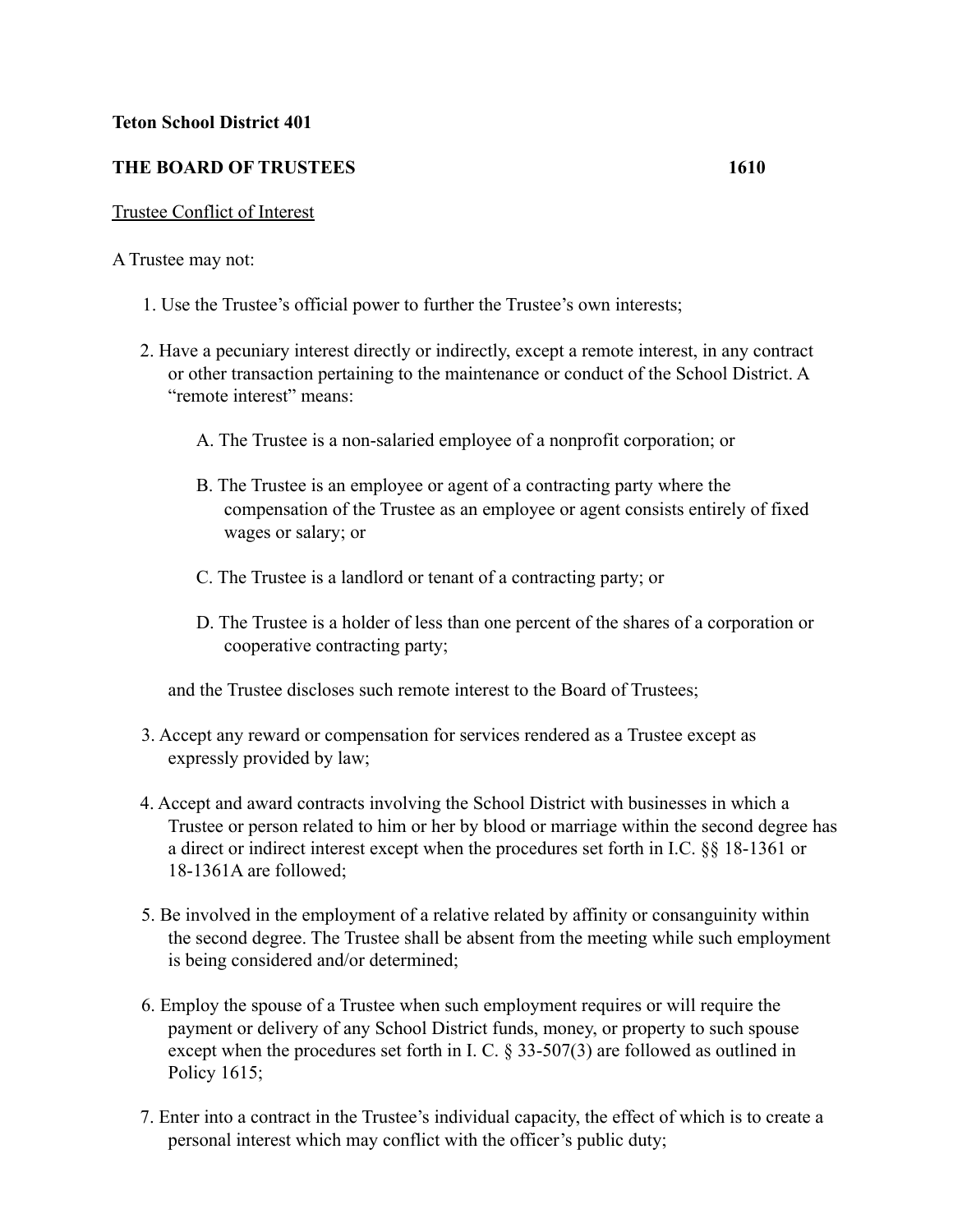## 1610-1 (ISBA 9/19 UPDATE)

- 8. Be a purchaser or vendor at any sale or purchase made by the Trustee in the Trustee's official capacity;
- 8. Use public funds or property to obtain a pecuniary benefit for himself or herself;
- 9. Solicit, accept, or receive a pecuniary benefit as payment for services, advice, assistance, or conduct customarily exercised in the course of the Trustee's official business;
- 10. Use or disclose confidential information gained in the course of or by reason of the Trustee's official position or activities in any manner with the intent to obtain a pecuniary benefit for the Trustee or any other person or entity in whose welfare the Trustee is interested or with the intent to harm the District;
- 11. Appoint or vote for the appointment of any person related to him or her by blood or marriage within the second degree to any clerkship, office, position, employment, or duty, when the salary, wages, pay, or compensation of such appointee is to be paid out of public funds or fees of office; or appoint or furnish employment to any person whose salary, wages, pay, or compensation is to be paid out of public funds or fees of office, and who is related by either blood or marriage within the second degree to any other public servant making or voting for such appointment.

Relation by blood within the second degree includes grandparents and grandchildren. Laterally, it includes brothers and sisters.

Legal Reference:

I.C. § 18-1359 Use Public Position for Personal Gain

I.C. § 18-1361 Self-Interest Contracts - Exception

I.C. § 18-1361A Non-compensated Appointed Public Servant – Relative of Public Servant – Exceptions

I.C. § 33-507 Limitation Upon Authority of Trustees

I.C. § 74-501 Officers Not to be Interested in Contracts

I.C. § 74-502 Remote Interests

I.C. § 74-503 Officers Not to be Interested in Sales

Policy History:

Adopted on: August 10, 2009 Revised on: October 13, 2014 Reviewed on: January 13, 2020 Reviewed on: July 12, 2021